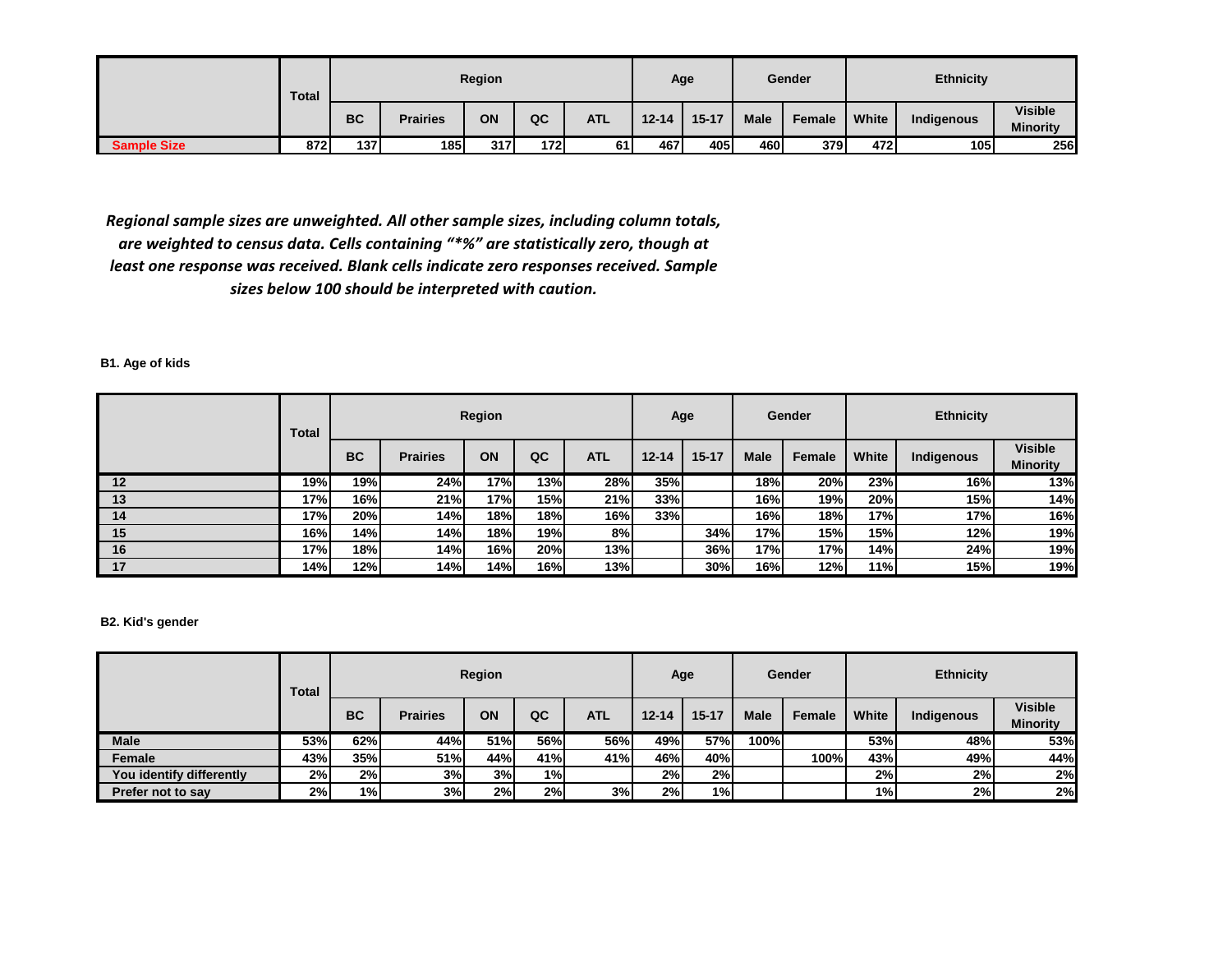**C1. Thinking about the total number of kids at your school, not just in your class or your grade, is your school small or big?**

|                                     | Total     |            |                 | Region |            |            |           | Age       |             | Gender |       | <b>Ethnicity</b> |                                   |
|-------------------------------------|-----------|------------|-----------------|--------|------------|------------|-----------|-----------|-------------|--------|-------|------------------|-----------------------------------|
|                                     |           | <b>BC</b>  | <b>Prairies</b> | ON     | QC         | <b>ATL</b> | $12 - 14$ | $15 - 17$ | <b>Male</b> | Female | White | Indigenous       | <b>Visible</b><br><b>Minority</b> |
| Small (Less than 200 kids)          | <b>7%</b> | 9%         | 11%             | 6%     | <b>5%</b>  | 7%         | 10%       | <b>5%</b> | 6%          | 9%     | 7%    | 11%              | 7%                                |
| Medium (200 to 500 kids)            | 29%       | <b>26%</b> | 39%             | 27%    | <b>19%</b> | 41%        | 39%       | 17%       | 30%         | 28%    | 33%   | 35%              | 22%                               |
| Big (501 to 1000 kids)              | 34%       | 36%        | 27%             | 37%    | 33%        | 41%        | 28%       | 41%       | 34%         | 34%    | 33%   | 30%              | 34%                               |
| Really big (More than 1000<br>kids) | 25%       | <b>26%</b> | 19%             | 24%    | 40%l       | 5%         | 17%       | 34%       | 25%         | 25%    | 24%   | 18%              | 30%                               |
| Not sure/don't know                 | 5%        | 3%         | 3%              | 7%     | 3%         | 7%I        | 6%        | 3%        | 5%          | 4%     | 3%    | 5%               | 6%                                |

**C2. [Many kids speak languages that I don't] Tell us whether each of the following describes the situation at your school, or not:**

|                                       | Total |           |                 | Region |           |            |           | Age       |             | Gender |       | <b>Ethnicity</b> |                                   |
|---------------------------------------|-------|-----------|-----------------|--------|-----------|------------|-----------|-----------|-------------|--------|-------|------------------|-----------------------------------|
|                                       |       | <b>BC</b> | <b>Prairies</b> | ON     | QC        | <b>ATL</b> | $12 - 14$ | $15 - 17$ | <b>Male</b> | Female | White | Indigenous       | <b>Visible</b><br><b>Minority</b> |
| <b>Totally describes my</b><br>school | 15%   | 26%       | 12%             | 15%    | 12%       | 10%        | 14%       | 17%       | 16%         | 15%    | 12%   | 9%               | 23%                               |
| Sort of describes my<br>school        | 29%   | 35%       | <b>38%</b>      | 27%    | 24%       | 15%        | 27%       | 32%       | 30%         | 28%    | 24%   | 30%              | 40%                               |
| Does not describe my<br>school        | 48%   | 34%       | 42%             | 48%l   | 57%       | 72%        | 51%l      | 44%       | 47%         | 49%    | 57%   | 54%              | 29%                               |
| <b>Not sure</b>                       | 7%)   | 4%I       | 8%              | 9%     | <b>7%</b> | 3%         | 8%        | 7%        | 7%          | 7%     | 7%    | 8%               | 8%                                |

C2. [My school is very "cliquey" -- There's lots of groups that stick to themselves] Tell us whether each of the following describes the situation at your school, or **not:**

|                                       | Total |           |                 | Region |     |            |           | Age       |             | Gender |       | <b>Ethnicity</b> |                                   |
|---------------------------------------|-------|-----------|-----------------|--------|-----|------------|-----------|-----------|-------------|--------|-------|------------------|-----------------------------------|
|                                       |       | <b>BC</b> | <b>Prairies</b> | ON     | QC  | <b>ATL</b> | $12 - 14$ | $15 - 17$ | <b>Male</b> | Female | White | Indigenous       | <b>Visible</b><br><b>Minority</b> |
| <b>Totally describes my</b><br>school | 22%   | 26%       | 26%             | 20%    | 17% | 20%        | 20%       | 23%       | 18%         | 25%    | 22%   | 23%              | 22%                               |
| Sort of describes my<br>school        | 50%   | 50%       | 48%             | 47%l   | 57% | <b>57%</b> | 48%I      | 53%       | 49%         | 52%    | 50%   | 54%              | 48%                               |
| Does not describe my<br>school        | 17%   | 15%       | 16%             | 20%    | 15% | 16%        | 18%       | 16%l      | <b>19%</b>  | 15%    | 17%   | 16%              | 16%                               |
| <b>Not sure</b>                       | 11%   | 9%        | 11%             | 14%l   | 10% | 7%I        | 13%       | 9%        | 13%         | 8%     | 11%   | 7%               | 13%                               |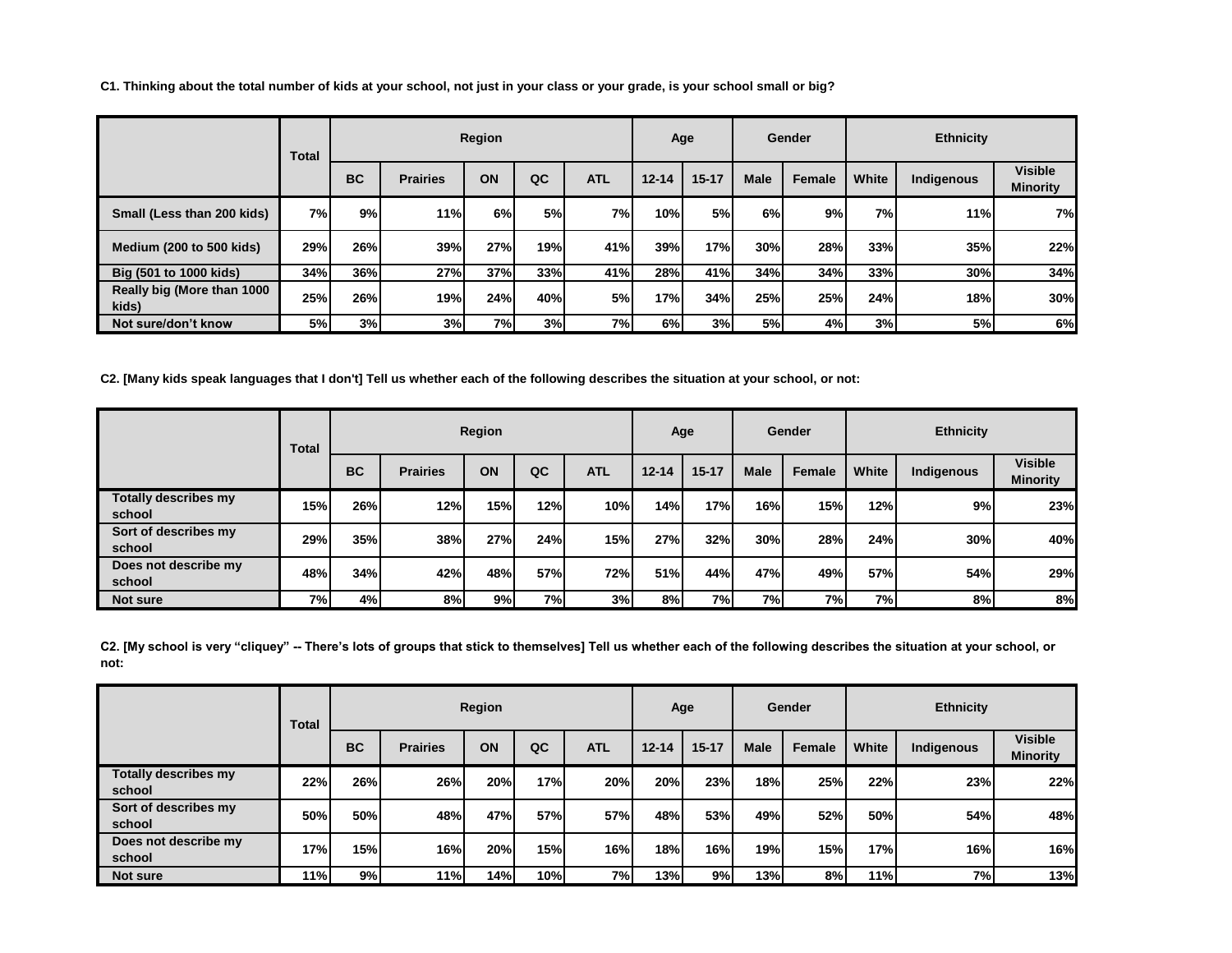**C2. [Bullying is pretty common] Tell us whether each of the following describes the situation at your school, or not:**

|                                       | Total |           |                 | Region |     |            |           | Age       |             | Gender |       | <b>Ethnicity</b> |                                   |
|---------------------------------------|-------|-----------|-----------------|--------|-----|------------|-----------|-----------|-------------|--------|-------|------------------|-----------------------------------|
|                                       |       | <b>BC</b> | <b>Prairies</b> | ON     | QC  | <b>ATL</b> | $12 - 14$ | $15 - 17$ | <b>Male</b> | Female | White | Indigenous       | <b>Visible</b><br><b>Minority</b> |
| <b>Totally describes my</b><br>school | 10%   | 9%        | 14%             | 8%     | 6%  | 20%        | 10%       | 9%        | <b>7%</b>   | 13%    | 10%   | 10%              | 9%                                |
| Sort of describes my<br>school        | 37%   | 31%       | 39%             | 37%    | 36% | 48%        | 38%       | 35%       | 38%         | 37%    | 37%   | 48%              | 34%                               |
| Does not describe my<br>school        | 41%   | 51%       | 38%             | 40%    | 43% | 26%        | 38%       | 44%       | 43%         | 39%    | 41%   | 32%              | 43%                               |
| <b>Not sure</b>                       | 13%   | 9%l       | 9%              | 16%    | 15% | 7%         | 13%       | 12%       | 12%         | 12%    | 12%   | 10%              | 14%                               |

**C2. [Kids at my school hang out and get along whatever their racial or ethnic background] Tell us whether each of the following describes the situation at your school, or not:**

|                                       | Total |           |                 | Region |           |            |           | Age       |             | <b>Gender</b> |       | <b>Ethnicity</b> |                                   |
|---------------------------------------|-------|-----------|-----------------|--------|-----------|------------|-----------|-----------|-------------|---------------|-------|------------------|-----------------------------------|
|                                       |       | <b>BC</b> | <b>Prairies</b> | ON     | QC        | <b>ATL</b> | $12 - 14$ | $15 - 17$ | <b>Male</b> | Female        | White | Indigenous       | <b>Visible</b><br><b>Minority</b> |
| <b>Totally describes my</b><br>school | 42%   | 42%       | 42%             | 41%l   | 47%       | 36%        | 43%       | 41%       | 42%         | 42%           | 44%   | 39%              | 39%                               |
| Sort of describes my<br>school        | 42%   | 46%       | 45%             | 41%    | 40%       | 43%        | 41%       | 44%       | 41%         | 44%           | 41%   | 45%              | 45%                               |
| Does not describe my<br>school        | 8%    | 7% l      | 6%              | 9%I    | <b>7%</b> | 13%        | 7%        | 9%        | 9%          | 8%            | 8%    | 8%               | 8%                                |
| <b>Not sure</b>                       | 7%    | 4%        | 6%              | 10%    | 6%        | 8%         | 8%        | <b>7%</b> | 8%          | 6%            | 7%    | 9%               | 8%                                |

**C2. [My school has a lot of school spirit] Tell us whether each of the following describes the situation at your school, or not:**

|                                       | Total |           |                 | Region |     |            |           | Age       |             | Gender |       | <b>Ethnicity</b> |                                   |
|---------------------------------------|-------|-----------|-----------------|--------|-----|------------|-----------|-----------|-------------|--------|-------|------------------|-----------------------------------|
|                                       |       | <b>BC</b> | <b>Prairies</b> | ON     | QC  | <b>ATL</b> | $12 - 14$ | $15 - 17$ | <b>Male</b> | Female | White | Indigenous       | <b>Visible</b><br><b>Minority</b> |
| <b>Totally describes my</b><br>school | 25%   | 21%       | 22%             | 26%    | 33% | 21%        | 25%       | 25%       | 25%         | 25%    | 28%   | 25%              | 21%                               |
| Sort of describes my<br>school        | 50%   | 48%       | 52%             | 50%    | 47% | 56%        | 48%I      | 52%       | 51%         | 49%    | 49%   | 50%              | 52%                               |
| Does not describe my<br>school        | 13%   | 19%       | 16%             | 10%    | 12% | 13%        | 12%       | 15%       | 13%         | 14%    | 14%   | 11%              | 13%                               |
| <b>Not sure</b>                       | 12%   | 12%       | 10%             | 15%    | 8%  | 10%        | 14%       | 9%        | 11%         | 11%    | 9%    | 14%              | 14%                               |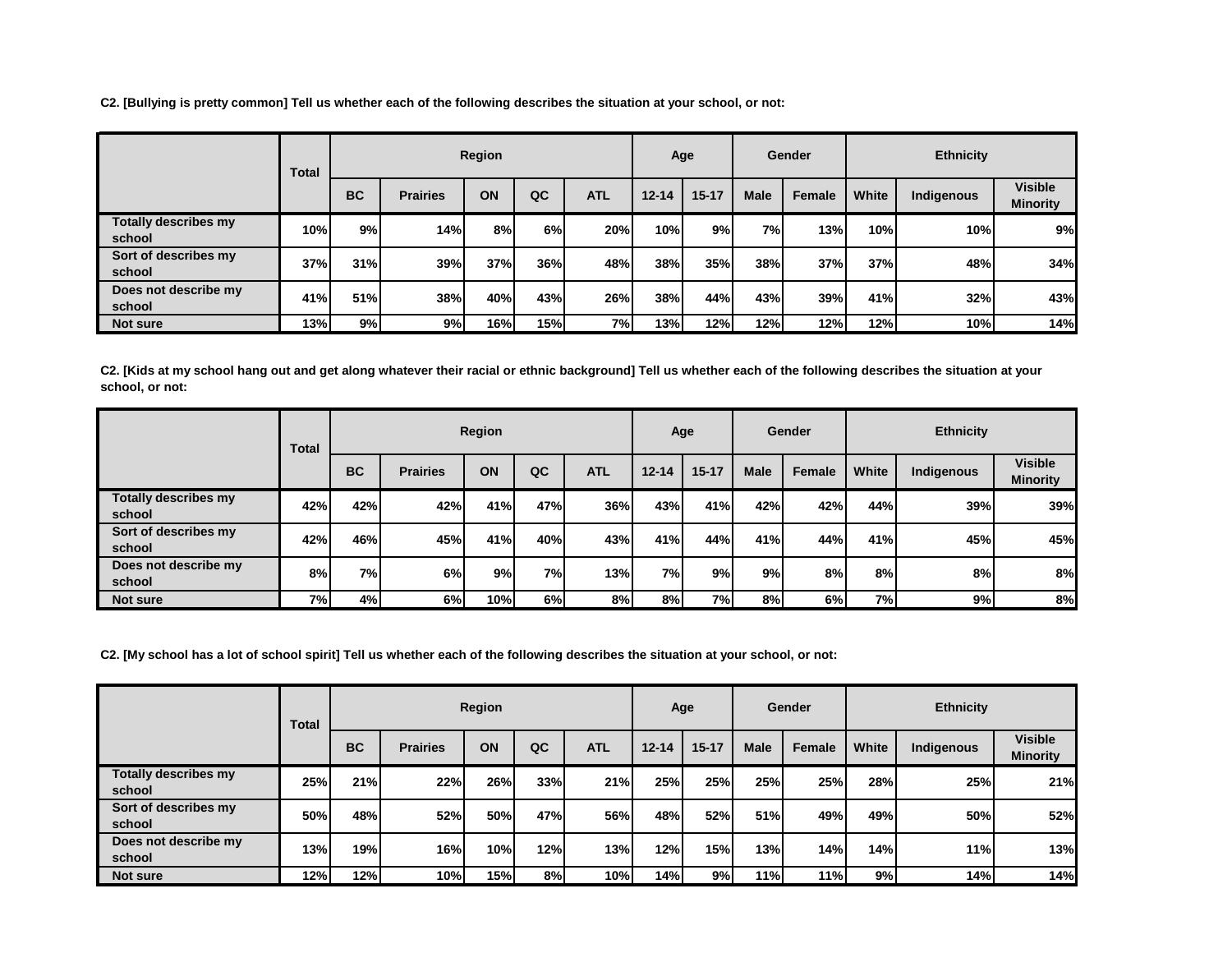**C2. [Kids at my school aren't very friendly if they don't know you] Tell us whether each of the following describes the situation at your school, or not:**

|                                       | Total      |           |                 | Region |     |            |           | Age       |             | Gender |       | <b>Ethnicity</b> |                                   |
|---------------------------------------|------------|-----------|-----------------|--------|-----|------------|-----------|-----------|-------------|--------|-------|------------------|-----------------------------------|
|                                       |            | <b>BC</b> | <b>Prairies</b> | ON     | QC  | <b>ATL</b> | $12 - 14$ | $15 - 17$ | <b>Male</b> | Female | White | Indigenous       | <b>Visible</b><br><b>Minority</b> |
| <b>Totally describes my</b><br>school | <b>11%</b> | 14%       | 13%             | 10%    | 6%  | 11%        | 11%       | 11%       | 10%         | 12%    | 10%   | 10%              | 13%                               |
| Sort of describes my<br>school        | 43%        | 47%       | 45%             | 41%    | 46% | 39%        | 42%       | 45%       | 41%         | 45%    | 44%   | 42%              | 43%                               |
| Does not describe my<br>school        | <b>35%</b> | 31%       | 32%             | 34%    | 40% | 43%        | 35%       | 35%       | 37%         | 34%    | 36%   | 37%              | 33%                               |
| <b>Not sure</b>                       | 11%        | 9% l      | 10%             | 15%    | 8%  | 7%         | 12%       | 10%       | 12%         | 8%     | 10%   | 11%              | 12%                               |

**C3. [Kids at your school are speaking different languages you don't understand] do you like it or not like it when:**

|                                           | Total |           |                 | Region    |           |            |           | Age       |             | Gender |           | <b>Ethnicity</b> |                                   |
|-------------------------------------------|-------|-----------|-----------------|-----------|-----------|------------|-----------|-----------|-------------|--------|-----------|------------------|-----------------------------------|
|                                           |       | <b>BC</b> | <b>Prairies</b> | ON        | QC        | <b>ATL</b> | $12 - 14$ | $15 - 17$ | <b>Male</b> | Female | White     | Indigenous       | <b>Visible</b><br><b>Minority</b> |
| Like it                                   | 8%    | 9%        | 9%              | <b>7%</b> | <b>7%</b> | 7%         | <b>7%</b> | 8%        | 7%          | 9%     | <b>7%</b> | 10%              | 9%                                |
| Doesn't matter to me                      | 68%   | 70%       | 71%             | 69%l      | 63%       | 61%        | 67%l      | 69%       | 69%         | 68%    | 65%       | 61%              | 74%                               |
| Don't really like it                      | 10%   | 12%       | 10%             | 10%       | 10%       | 7%         | 10%       | 11%       | 10%         | 11%    | 11%       | 9% l             | 9%                                |
| Don't know/doesn't happen<br>at my school | 14%   | 8%        | 10%             | 14%       | 20%       | 26%        | 16%       | 12%       | 15%         | 13%    | 17%       | 20%              | 8%                                |

**C3. [Kids at your school celebrate different holidays than you] do you like it or not like it when:**

|                                           | Total |           |                 | Region |     |            |            | Age       |             | Gender |       | <b>Ethnicity</b> |                                   |
|-------------------------------------------|-------|-----------|-----------------|--------|-----|------------|------------|-----------|-------------|--------|-------|------------------|-----------------------------------|
|                                           |       | <b>BC</b> | <b>Prairies</b> | ON     | QC  | <b>ATL</b> | $12 - 14$  | $15 - 17$ | <b>Male</b> | Female | White | Indigenous       | <b>Visible</b><br><b>Minority</b> |
| Like it                                   | 18%   | 23%       | 19%             | 19%    | 12% | 20%        | <b>20%</b> | 16%I      | 14%         | 22%    | 17%   | 21%              | 22%                               |
| Doesn't matter to me                      | 69%   | 70%       | 71%             | 72%    | 63% | 62%        | 67%        | 70%       | <b>71%</b>  | 65%    | 67%   | 60%              | 72%                               |
| Don't really like it                      | 3%    | 2%        | 2%              | 2%     | 7%l |            | 2%         | 4%l       | 3%          | 3%     | 4%    | 3%               | 2%                                |
| Don't know/doesn't happen<br>at my school | 10%   | 4%        | 9%              | 8%     | 18% | 18%        | 10%        | 10%       | 11%         | 9%     | 12%   | 16%              | 4%                                |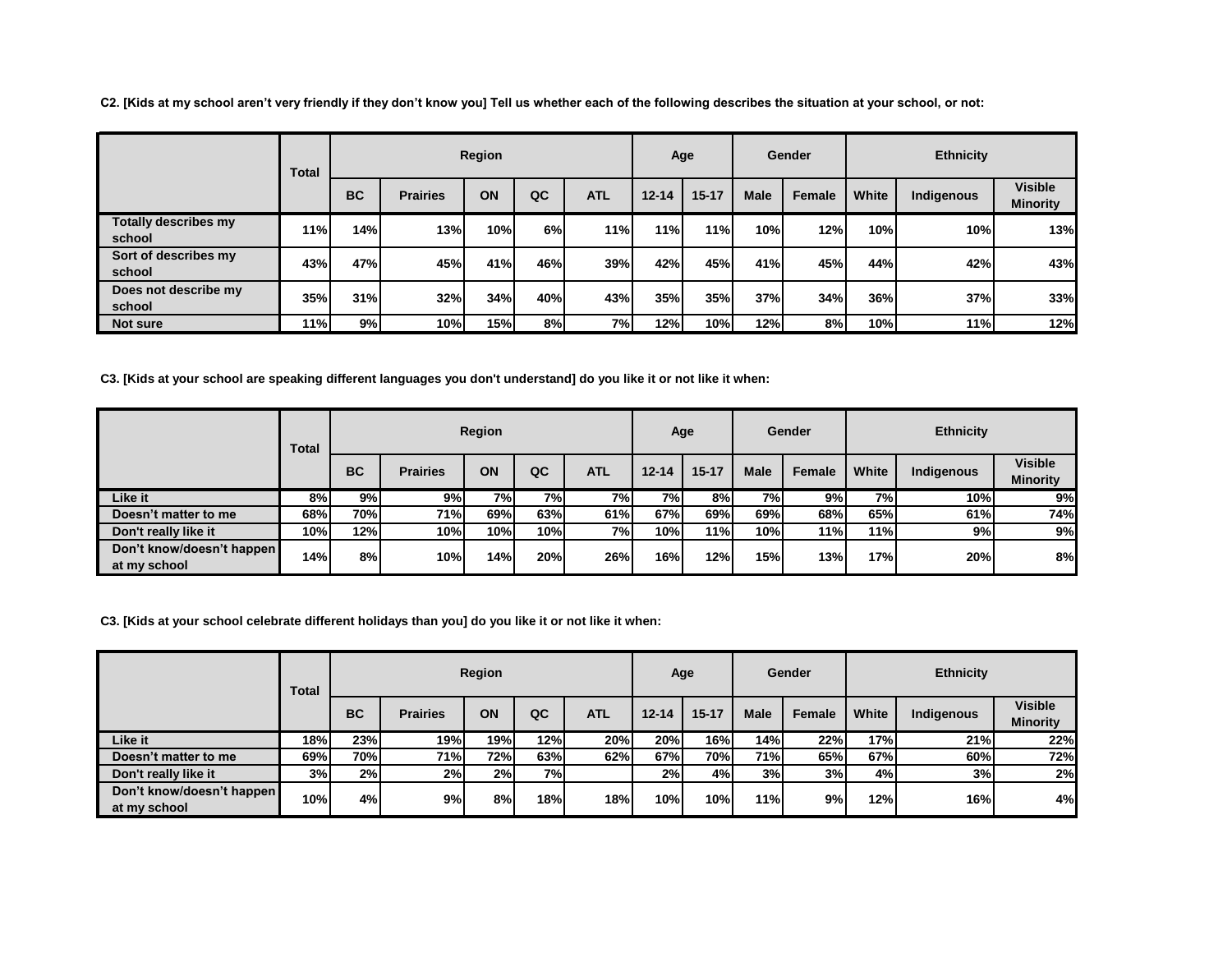**C3. [Kids at your school eat different foods than you] do you like it or not like it when:**

|                                           | Total |           |                 | Region |     |            |           | Age       |             | Gender |                 | <b>Ethnicity</b> |                                   |
|-------------------------------------------|-------|-----------|-----------------|--------|-----|------------|-----------|-----------|-------------|--------|-----------------|------------------|-----------------------------------|
|                                           |       | <b>BC</b> | <b>Prairies</b> | ON     | QC  | <b>ATL</b> | $12 - 14$ | $15 - 17$ | <b>Male</b> | Female | White           | Indigenous       | <b>Visible</b><br><b>Minority</b> |
| Like it                                   | 21%   | 27%       | 21%             | 23%    | 15% | 20%        | 23%       | 20%       | 18%         | 25%    | 19%             | 23%              | 29%                               |
| Doesn't matter to me                      | 71%   | 67%       | 71%             | 72%    | 72% | 67%        | 69%       | 72%       | 74%         | 67%    | 72%             | 66%              | 68%                               |
| Don't really like it                      | 2%    | 3%        | 1% l            | 1%     | 3%  | 2%         | $1\%$     | 3%        | 2%          | 2%     | 2%              | 1%               | 2%                                |
| Don't know/doesn't happen<br>at my school | 6%    | 3%        | 6%              | 4%l    | 10% | 11%l       | 7%        | 5%        | 7%)         | 6%     | 7% <sub>1</sub> | 10%              | 2%                                |

**C3. [Kids at your school wear ethnic or religious clothes] do you like it or not like it when:**

|                                           | Total |           |                 | Region |     |            |           | Age       |             | Gender |       | <b>Ethnicity</b> |                                   |
|-------------------------------------------|-------|-----------|-----------------|--------|-----|------------|-----------|-----------|-------------|--------|-------|------------------|-----------------------------------|
|                                           |       | <b>BC</b> | <b>Prairies</b> | ON     | QC  | <b>ATL</b> | $12 - 14$ | $15 - 17$ | <b>Male</b> | Female | White | Indigenous       | <b>Visible</b><br><b>Minority</b> |
| Like it                                   | 13%   | 16%       | 14%             | 15%    | 9%  | 7%I        | 14%l      | 12%       | 10%         | 17%    | 11%   | 17%              | 17%                               |
| Doesn't matter to me                      | 64%   | 72%       | 68%             | 64%    | 51% | 66%        | 63%       | 65%l      | 66%         | 61%    | 61%   | 53%              | 71%                               |
| Don't really like it                      | 6%    | 3%        | 2%              | 4%     | 16% | 5%         | 4%I       | 8%I       | 7%)         | 5%     | 8%    | 3%               | 4%                                |
| Don't know/doesn't happen<br>at my school | 17%   | 9%        | 16%             | 17%    | 25% | 23%        | 19%       | 16%       | 18%         | 17%    | 20%   | 27%              | 9%                                |

**C4. [A head tax on Chinese immigrants to Canada] Here's a list of topics. We want to know which ones you might have learned about at school**

|                                                             | Total |           |                 | Region |     |            | Age       |           |             | Gender |           | <b>Ethnicity</b> |                                   |
|-------------------------------------------------------------|-------|-----------|-----------------|--------|-----|------------|-----------|-----------|-------------|--------|-----------|------------------|-----------------------------------|
|                                                             |       | <b>BC</b> | <b>Prairies</b> | ON     | QC  | <b>ATL</b> | $12 - 14$ | $15 - 17$ | <b>Male</b> | Female | White     | Indigenous       | <b>Visible</b><br><b>Minority</b> |
| Learned a lot about it (did a<br>project, took a test etc.) | 9%    | 19%       | 10%             | 9%     | 4%  | 2%         | 7%        | 12%       | 9%          | 9%     | <b>7%</b> | 10%              | 14%                               |
| Learned a little bit                                        | 30%   | 42%       | 36%             | 30%    | 19% | 20%        | 25%       | 36%       | 31%         | 31%    | 25%       | 30%              | 38%                               |
| Never learned about this in<br>school                       | 61%   | 39%       | 54%             | 62%    | 77% | 79%        | 67%l      | 53%       | 60%         | 60%    | 68%       | 61%              | 48%                               |
| Net: Learned about it in<br>school                          | 39%   | 61%       | 46%             | 38%    | 23% | 21%        | 33%       | 47%       | 40%         | 40%    | 32%       | 39%              | 52%                               |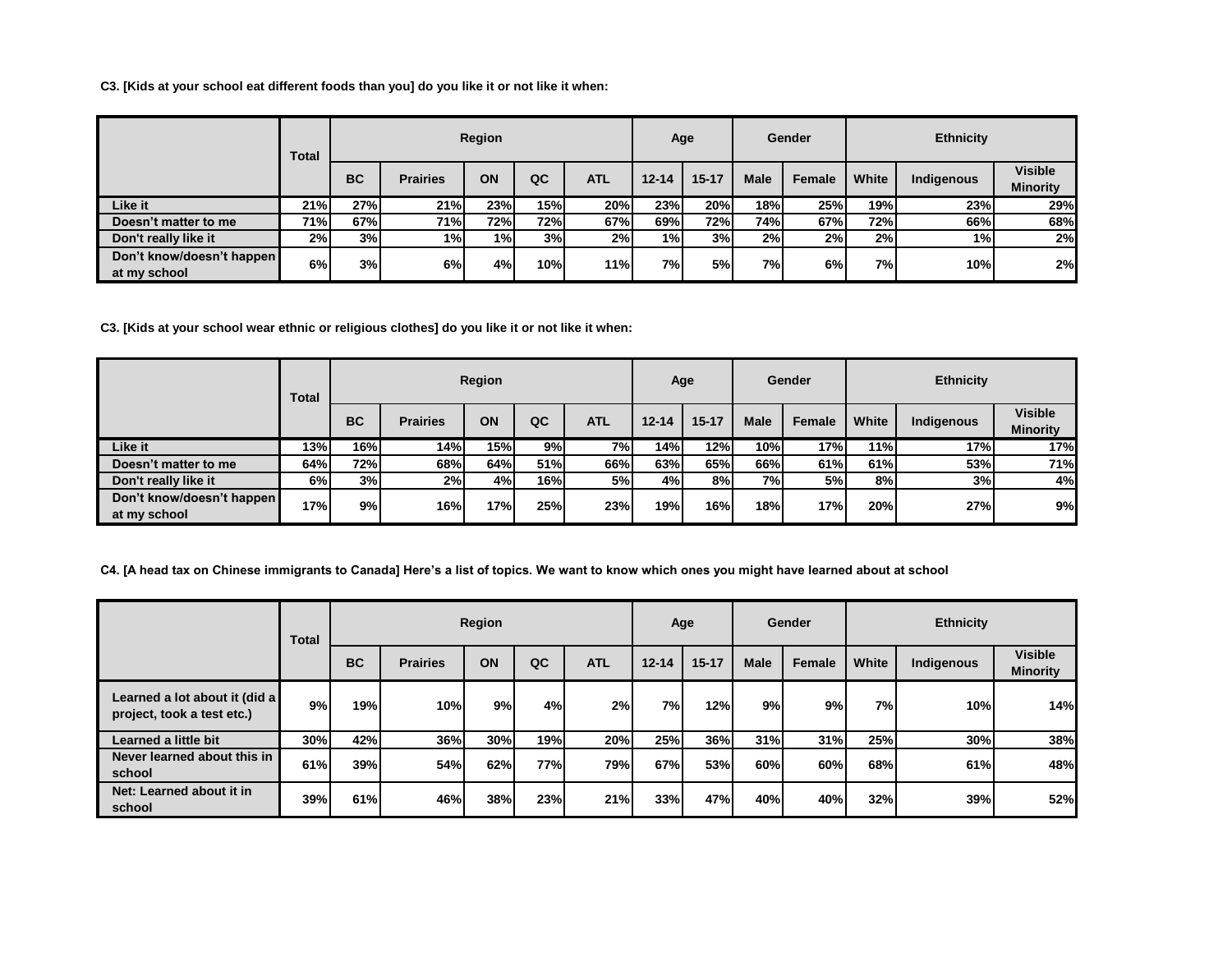**C4. [The Komagata Maru ship] Here's a list of topics. We want to know which ones you might have learned about at school**

|                                                             | Total |           |                 | Region |     |            |           | Age       |             | Gender |       | <b>Ethnicity</b> |                                   |
|-------------------------------------------------------------|-------|-----------|-----------------|--------|-----|------------|-----------|-----------|-------------|--------|-------|------------------|-----------------------------------|
|                                                             |       | <b>BC</b> | <b>Prairies</b> | ON     | QC  | <b>ATL</b> | $12 - 14$ | $15 - 17$ | <b>Male</b> | Female | White | Indigenous       | <b>Visible</b><br><b>Minority</b> |
| Learned a lot about it (did a<br>project, took a test etc.) | 3%    | 10%       | 2%              | 3%     | 1%  |            | 3%        | 3%        | 3%          | 4%     | 2%    | 1%               | 7%                                |
| Learned a little bit                                        | 17%   | 39%       | 18%             | 14%    | 8%I | 8%         | 13%       | 22%       | 18%         | 16%    | 12%   | 20%              | 24%                               |
| Never learned about this in<br>school                       | 80%   | 51%       | 80%             | 83%    | 91% | 92%        | 84%       | 75%       | 79%         | 80%    | 86%   | 79%              | 69%                               |
| Net: Learned about it in<br>school                          | 20%   | 49%       | 20%             | 17%    | 9%  | 8%         | 16%       | 25%       | 21%         | 20%    | 14%   | 21%              | 31%                               |

**C4. [Indigenous treaties, land claims and residential schools] Here's a list of topics. We want to know which ones you might have learned about at school**

|                                                             | Total |           |                 | Region |            |            | Age       |           |             | Gender |       | <b>Ethnicity</b> |                                   |
|-------------------------------------------------------------|-------|-----------|-----------------|--------|------------|------------|-----------|-----------|-------------|--------|-------|------------------|-----------------------------------|
|                                                             |       | <b>BC</b> | <b>Prairies</b> | ON     | QC         | <b>ATL</b> | $12 - 14$ | $15 - 17$ | <b>Male</b> | Female | White | Indigenous       | <b>Visible</b><br><b>Minority</b> |
| Learned a lot about it (did a<br>project, took a test etc.) | 43%   | 52%       | 59%             | 42%    | 24%        | 28%        | 45%       | 40%       | 38%         | 45%    | 42%   | 43%              | 44%                               |
| Learned a little bit                                        | 48%   | 42%       | 36%             | 49%    | 58%        | 61%        | 46%       | 50%       | 51%         | 46%    | 46%   | 51%              | 48%                               |
| Never learned about this in<br>school                       | 10%   | 6%        | 4%              | 9%     | <b>17%</b> | 11%        | 9%        | 10%       | 11%         | 9%     | 11%   | 6%               | 7%                                |
| Net: Learned about it in<br>school                          | 90%   | 94%       | 96%             | 91%    | 83%        | 89%        | 91%       | 90%       | 89%         | 91%    | 89%   | 94%              | 93%                               |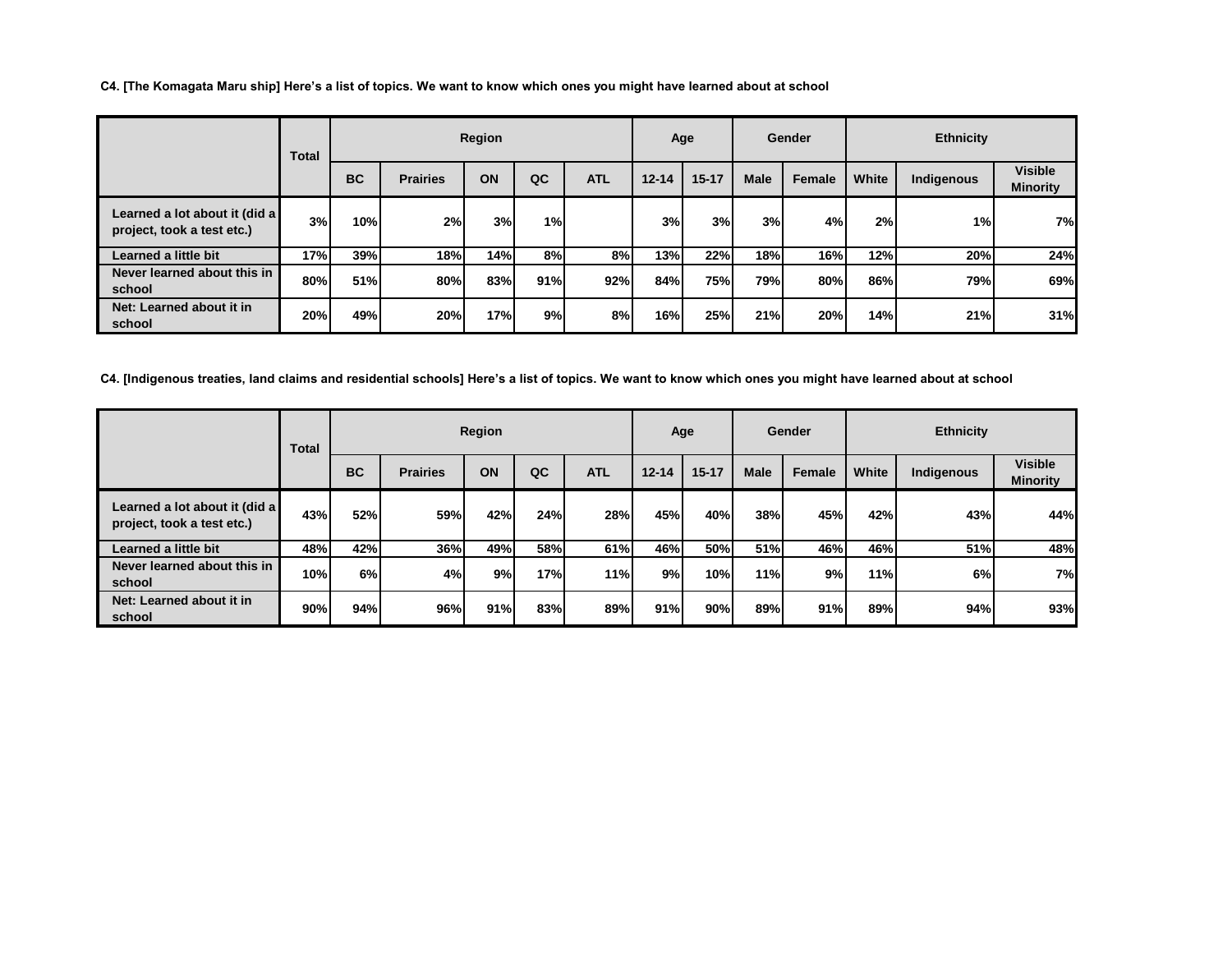**C4. [Internment of Japanese Canadians during World War II] Here's a list of topics. We want to know which ones you might have learned about at school**

|        |                                                             | Total |           |                 | Region |            |            |           | Age       |             | Gender |       | <b>Ethnicity</b> |                                   |
|--------|-------------------------------------------------------------|-------|-----------|-----------------|--------|------------|------------|-----------|-----------|-------------|--------|-------|------------------|-----------------------------------|
|        |                                                             |       | <b>BC</b> | <b>Prairies</b> | ON     | QC         | <b>ATL</b> | $12 - 14$ | $15 - 17$ | <b>Male</b> | Female | White | Indigenous       | <b>Visible</b><br><b>Minority</b> |
|        | Learned a lot about it (did a<br>project, took a test etc.) | 11%   | 22%       | 14%             | 9%     | 6%         | 7%         | 9%        | 14%       | 13%         | 9%     | 8%    | 11%              | 18%                               |
|        | Learned a little bit                                        | 40%   | 47%       | 44%             | 41%    | 26%        | 38%        | 35%       | 45%       | 40%         | 39%    | 38%   | 35%              | 43%                               |
| school | Never learned about this in                                 | 49%   | 31%       | 42%             | 50%l   | <b>68%</b> | 56%        | 56%       | 41%       | 47%         | 52%    | 54%   | 53%              | 39%                               |
| school | Net: Learned about it in                                    | 51%   | 69%       | 58%             | 50%l   | 32%        | 44%        | 44%       | 59%       | 53%         | 48%    | 46%   | 47%              | 61%                               |

**C4. [Slavery in Canada] Here's a list of topics. We want to know which ones you might have learned about at school**

|                                                             | Total |           |                 | Region     |     |            |           | Age        |             | Gender |       | <b>Ethnicity</b> |                                   |
|-------------------------------------------------------------|-------|-----------|-----------------|------------|-----|------------|-----------|------------|-------------|--------|-------|------------------|-----------------------------------|
|                                                             |       | <b>BC</b> | <b>Prairies</b> | ON         | QC  | <b>ATL</b> | $12 - 14$ | $15 - 17$  | <b>Male</b> | Female | White | Indigenous       | <b>Visible</b><br><b>Minority</b> |
| Learned a lot about it (did a<br>project, took a test etc.) | 17%   | 18%       | 17%             | 21%        | 9%  | 20%        | 18%       | <b>16%</b> | 17%         | 17%    | 16%   | 9%               | 22%                               |
| Learned a little bit                                        | 51%   | 42%       | 52%             | <b>53%</b> | 48% | 62%        | 49%       | 53%        | <b>50%</b>  | 51%    | 50%   | 57%              | 50%                               |
| Never learned about this in<br>school                       | 32%   | 41%       | 31%             | 26%        | 44% | 18%        | 33%       | 31%        | 33%         | 31%    | 34%   | 34%              | 28%                               |
| Net: Learned about it in<br>school                          | 68%   | 59%       | 69%             | 74%        | 56% | 82%        | 67%       | 69%        | 67%         | 69%    | 66%   | 66%              | 72%                               |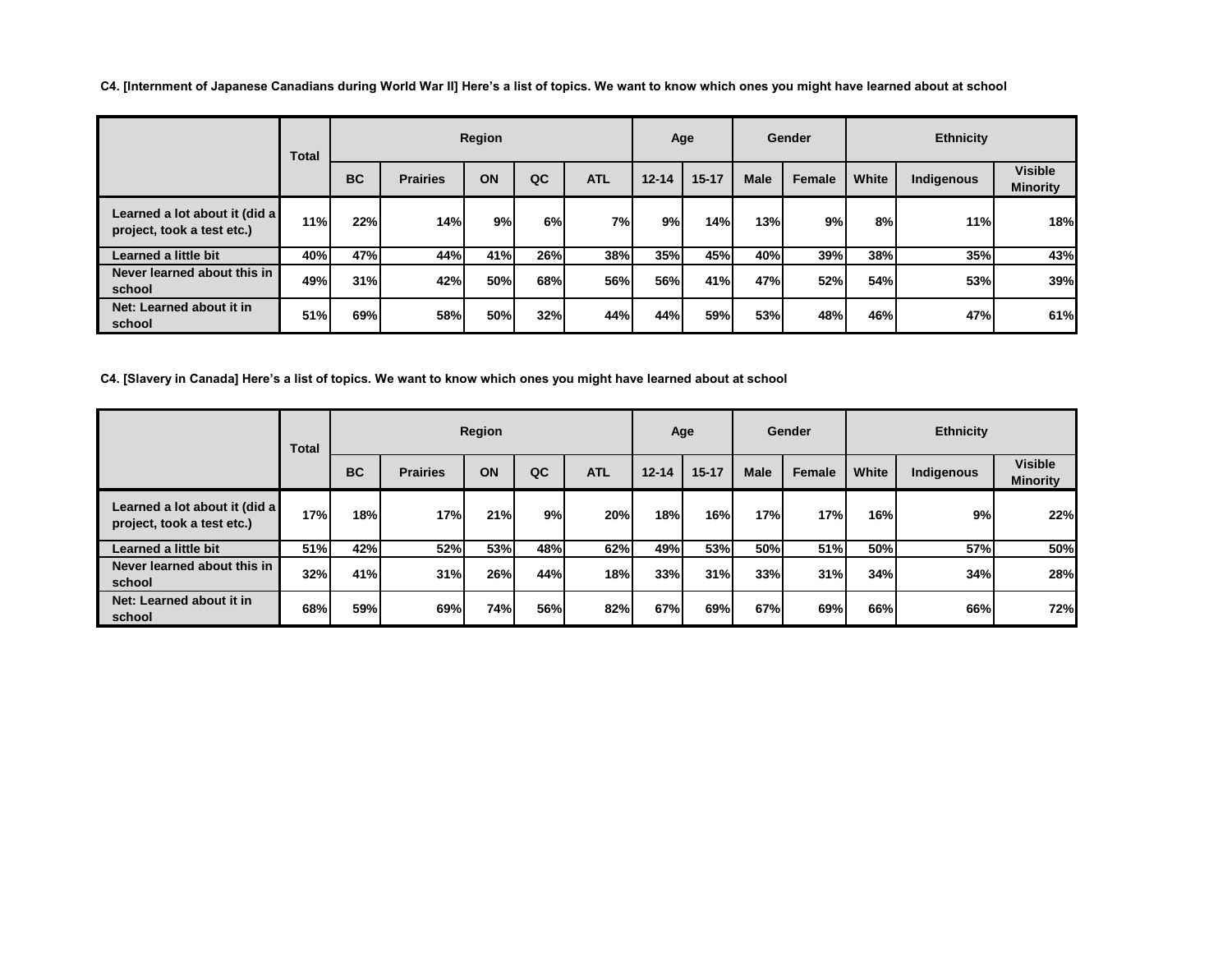**C4. [The Canadian Charter of Rights and Freedoms] Here's a list of topics. We want to know which ones you might have learned about at school**

|                                                             | Total |           |                 | Region |     |            |           | Age       |             | Gender     |       | <b>Ethnicity</b> |                                   |
|-------------------------------------------------------------|-------|-----------|-----------------|--------|-----|------------|-----------|-----------|-------------|------------|-------|------------------|-----------------------------------|
|                                                             |       | <b>BC</b> | <b>Prairies</b> | ON     | QC  | <b>ATL</b> | $12 - 14$ | $15 - 17$ | <b>Male</b> | Female     | White | Indigenous       | <b>Visible</b><br><b>Minority</b> |
| Learned a lot about it (did a<br>project, took a test etc.) | 27%   | 22%       | 42%             | 26%    | 23% | 18%        | 23%       | 32%       | 27%         | 27%        | 24%   | 29%              | 34%                               |
| Learned a little bit                                        | 55%   | 60%       | 41%             | 60%    | 58% | 54%        | 55%l      | 56%       | 56%         | 55%        | 58%   | 49%              | 52%                               |
| Never learned about this in<br>school                       | 17%   | 18%       | 17%             | 14%    | 19% | 28%        | 22%       | 12%       | 16%         | <b>18%</b> | 18%   | 23%              | 15%                               |
| Net: Learned about it in<br>school                          | 83%   | 82%       | 83%             | 86%    | 81% | 72%        | 78%       | 88%       | 84%         | 82%        | 82%   | 77%              | 85%                               |

**C4. [Canadian multiculturalism] Here's a list of topics. We want to know which ones you might have learned about at school**

|                                                             | Total |           |                 | Region |     |            |           | Age       |             | Gender |       | <b>Ethnicity</b> |                                   |
|-------------------------------------------------------------|-------|-----------|-----------------|--------|-----|------------|-----------|-----------|-------------|--------|-------|------------------|-----------------------------------|
|                                                             |       | <b>BC</b> | <b>Prairies</b> | ON     | QC  | <b>ATL</b> | $12 - 14$ | $15 - 17$ | <b>Male</b> | Female | White | Indigenous       | <b>Visible</b><br><b>Minority</b> |
| Learned a lot about it (did a<br>project, took a test etc.) | 38%   | 36%       | 55%             | 38%    | 28% | 23%        | 37%       | 40%       | 38%         | 39%    | 36%   | 40%              | 41%                               |
| Learned a little bit                                        | 53%   | 55%       | 40%             | 56%l   | 58% | 64%        | 53%       | 53%       | 53%         | 54%    | 53%   | 54%              | 54%                               |
| Never learned about this in<br>school                       | 8%    | 9%        | 5%              | 6%     | 14% | 13%        | 10%       | 7%l       | 9%          | 8%     | 10%   | 6%               | 5%                                |
| Net: Learned about it in<br>school                          | 92%   | 91%       | 95%             | 94%    | 86% | 87%        | 90%       | 93%       | 91%         | 92%    | 90%   | 94%              | 95%                               |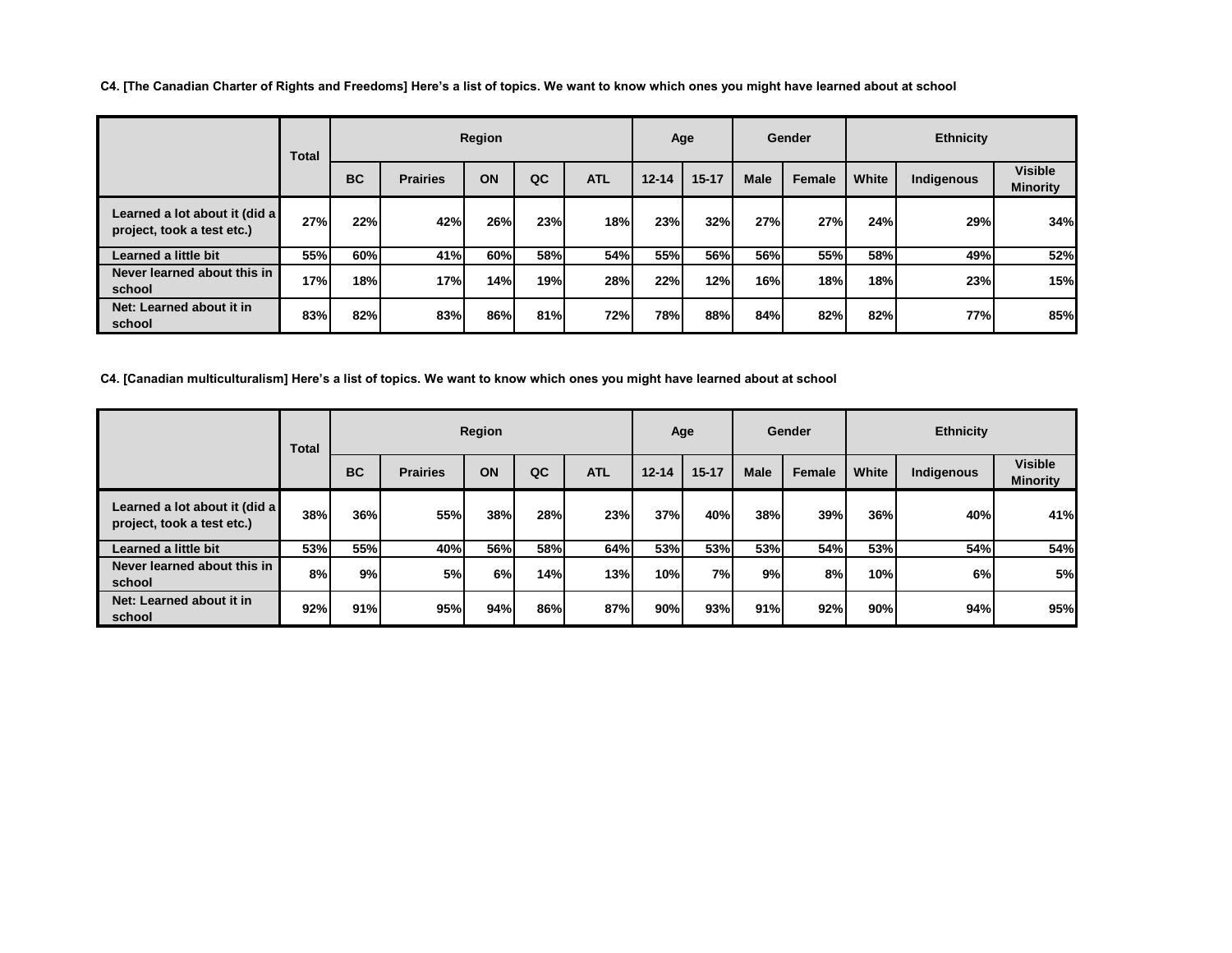**C4. [Racism in Canada throughout history] Here's a list of topics. We want to know which ones you might have learned about at school**

|                                                             | Total |           |                 | Region     |     |            |           | Age        |             | Gender |       | <b>Ethnicity</b> |                                   |
|-------------------------------------------------------------|-------|-----------|-----------------|------------|-----|------------|-----------|------------|-------------|--------|-------|------------------|-----------------------------------|
|                                                             |       | <b>BC</b> | <b>Prairies</b> | ON         | QC  | <b>ATL</b> | $12 - 14$ | $15 - 17$  | <b>Male</b> | Female | White | Indigenous       | <b>Visible</b><br><b>Minority</b> |
| Learned a lot about it (did a<br>project, took a test etc.) | 26%   | 26%       | 31%             | 29%        | 15% | 26%        | 26%       | <b>26%</b> | 26%         | 26%    | 25%   | 20%              | 30%                               |
| Learned a little bit                                        | 53%   | 58%       | 50%l            | <b>53%</b> | 52% | 56%        | 54%       | 52%        | 52%         | 55%    | 52%   | 61%              | 53%                               |
| Never learned about this in<br>school                       | 21%   | 15%       | 19%             | 18%        | 33% | 18%        | 19%       | 22%        | 23%         | 18%    | 23%   | 19%              | 16%                               |
| Net: Learned about it in<br>school                          | 79%   | 85%       | 81%             | 82%        | 67% | 82%        | 81%       | 78%        | <b>77%</b>  | 82%    | 77%   | 81%              | 84%                               |

**C5. Do you ever talk about racism with: Your parents or other family members ?**

|                    | Total      |           |                 | Region |     |            |           | Age       |            | Gender |       | <b>Ethnicity</b> |                                   |
|--------------------|------------|-----------|-----------------|--------|-----|------------|-----------|-----------|------------|--------|-------|------------------|-----------------------------------|
|                    |            | <b>BC</b> | <b>Prairies</b> | ON     | QC  | <b>ATL</b> | $12 - 14$ | $15 - 17$ | Male       | Female | White | Indigenous       | <b>Visible</b><br><b>Minority</b> |
| Yes, a lot         | 32%        | 33%       | 40%             | 34%    | 20% | 28%        | 31%       | 33%       | 30%        | 33%    | 31%   | 36%              | 35%                               |
| Yes, a little      | <b>55%</b> | 55%l      | 48%             | 55%l   | 64% | 57%        | 55%I      | 55%       | <b>55%</b> | 55%    | 57%   | 56%              | 51%                               |
| No, never do       | 11%        | 11%       | 11%             | 9%     | 15% | 15%        | 11%       | 11%       | 14%        | 9%     | 11%   | 6%               | 13%                               |
| Not sure/can't say | 1%I        | 1%        | 2%              | 2%     | 1%  |            | 2%        | 1%)       | 1%I        | 2%     | 1%    | 2%               | 1%                                |
| Net: Yes           | 87%        | 88%       | 88%             | 89%    | 84% | 85%        | 87%       | 88%       | 85%        | 89%    | 88%   | 92%              | 86%                               |

**C5. Do you ever talk about racism with: Your friends?**

|                    | Total |            |                 | Region |     |            |           | Age       |             | Gender |       | <b>Ethnicity</b> |                                   |
|--------------------|-------|------------|-----------------|--------|-----|------------|-----------|-----------|-------------|--------|-------|------------------|-----------------------------------|
|                    |       | <b>BC</b>  | <b>Prairies</b> | ON     | QC  | <b>ATL</b> | $12 - 14$ | $15 - 17$ | <b>Male</b> | Female | White | Indigenous       | <b>Visible</b><br><b>Minority</b> |
| Yes, a lot         | 11%   | 7%I        | 15%             | 13%    | 10% | 10%        | 9%        | 14%       | 10%         | 12%    | 9%    | 11%              | 17%                               |
| Yes, a little      | 52%   | <b>55%</b> | 48%             | 52%l   | 57% | 44%        | 46%       | 59%       | 50%l        | 56%    | 50%   | 58%              | 56%                               |
| No. never do       | 31%   | 30%        | 30%             | 30%    | 30% | 41%I       | 36%       | 24%       | 35%         | 25%    | 36%   | 20%              | 22%                               |
| Not sure/can't say | 6%    | 7%I        | 8%              | 5%     | 3%  | 5%         | 8%        | 3%        | 5%          | 6%     | 4%    | 10%              | 5%                                |
| Net: Yes           | 64%   | 63%        | 63%             | 65%l   | 67% | 54%        | 56%l      | 73%       | 60%         | 69%    | 59%   | 70%              | 73%                               |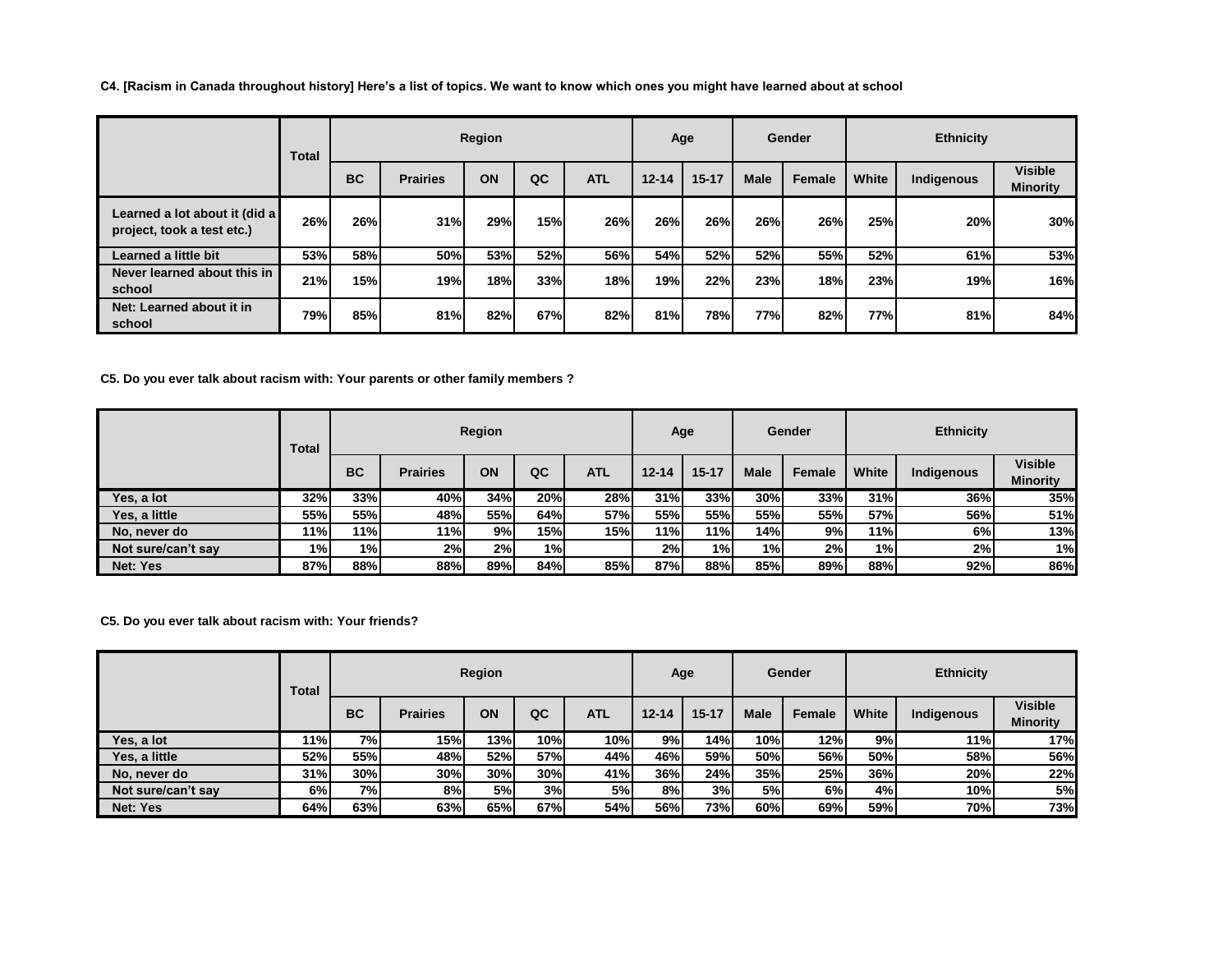## **C5. Do you ever talk about racism with: Your coaches/activity leaders?**

|                    | Total |           |                 | Region |     |            | Age       |           |             | Gender |       | <b>Ethnicity</b> |                                   |
|--------------------|-------|-----------|-----------------|--------|-----|------------|-----------|-----------|-------------|--------|-------|------------------|-----------------------------------|
|                    |       | <b>BC</b> | <b>Prairies</b> | ON     | QC  | <b>ATL</b> | $12 - 14$ | $15 - 17$ | <b>Male</b> | Female | White | Indigenous       | <b>Visible</b><br><b>Minority</b> |
| Yes, a lot         | 3%    | 1% l      | 4%              | 3%     | 3%  | 2%         | 4%        | 2%        | 3%          | 3%     | 3%    | 2%               | 5%                                |
| Yes, a little      | 25%   | 23%       | 24%             | 29%    | 26% | 20%        | 23%       | 29%       | 25%         | 27%    | 23%   | 23%              | 29%                               |
| No, never do       | 59%   | 66%l      | 60%             | 52%l   | 60% | 67%        | 59%       | 59%l      | 60%         | 56%    | 60%   | 62%              | 55%                               |
| Not sure/can't say | 13%   | 10%       | 12%             | 16%    | 10% | 11%        | 14%       | 11%       | 12%         | 14%    | 14%   | 13%              | 11%                               |
| Net: Yes           | 29%   | 24%       | 28%             | 32%    | 29% | 21%        | 27%       | 30%       | 28%         | 30%    | 26%   | 25%              | 34%                               |

**C5. Do you ever talk about racism with: Your teachers?**

|                    | Total |           |                 | Region |     |            |           | Age       |             | Gender |       | <b>Ethnicity</b> |                                   |
|--------------------|-------|-----------|-----------------|--------|-----|------------|-----------|-----------|-------------|--------|-------|------------------|-----------------------------------|
|                    |       | <b>BC</b> | <b>Prairies</b> | ON     | QC  | <b>ATL</b> | $12 - 14$ | $15 - 17$ | <b>Male</b> | Female | White | Indigenous       | <b>Visible</b><br><b>Minority</b> |
| Yes, a lot         | 12%   | 10%       | 16%             | 13%    | 8%  | 8%         | 14%       | 9%        | 10%         | 14%    | 14%   | 8%               | 12%                               |
| Yes, a little      | 55%   | 56%l      | 51%             | 57%    | 55% | 61%        | 55%I      | 55%l      | 56%l        | 55%    | 55%   | 58%              | 57%                               |
| No. never do       | 28%   | 31%       | 30%             | 25%    | 31% | 28%        | 26%       | 31%       | 30%         | 26%    | 27%   | 29%              | 29%                               |
| Not sure/can't say | 4%    | 3%        | 3%              | 5%     | 6%  | 3%         | 4%        | 4%        | 4%          | 5%     | 5%    | 6%               | 2%                                |
| Net: Yes           | 67%   | 66%l      | 67%             | 70%    | 62% | 69%        | 69%I      | 65%l      | 66%I        | 69%I   | 68%l  | 66%              | 68%                               |

**C5. Do you ever talk about racism with: On social media?**

|                    | Total      |           |                 | Region |     |            | Age       |           |             | Gender |       | <b>Ethnicity</b> |                                   |
|--------------------|------------|-----------|-----------------|--------|-----|------------|-----------|-----------|-------------|--------|-------|------------------|-----------------------------------|
|                    |            | <b>BC</b> | <b>Prairies</b> | ON     | QC  | <b>ATL</b> | $12 - 14$ | $15 - 17$ | <b>Male</b> | Female | White | Indigenous       | <b>Visible</b><br><b>Minority</b> |
| Yes, a lot         | 7%I        | 4%        | 5%              | 9%l    | 6%  | 10%        | 6%        | 8%        | 5%          | 9%     | 7%    | 5%I              | 9%                                |
| Yes, a little      | 28%        | 23%       | 30%             | 28%    | 32% | 23%        | 21%       | 35%       | 25%         | 31%    | 26%   | 30%              | 31%                               |
| No. never do       | <b>57%</b> | 61%       | 55%             | 56%l   | 58% | 62%        | 62%       | 52%l      | 62%         | 51%    | 58%   | 58%              | 54%                               |
| Not sure/can't say | 8%         | 12%       | 11%             | 7%     | 4%  | 5%         | 10%       | 5%I       | 7%          | 9%     | 9%    | 7%               | 5%                                |
| Net: Yes           | 35%        | 27%       | 35%             | 37%    | 38% | 33%        | 28%       | 43%l      | 30%         | 40%    | 33%   | 35%              | 41%                               |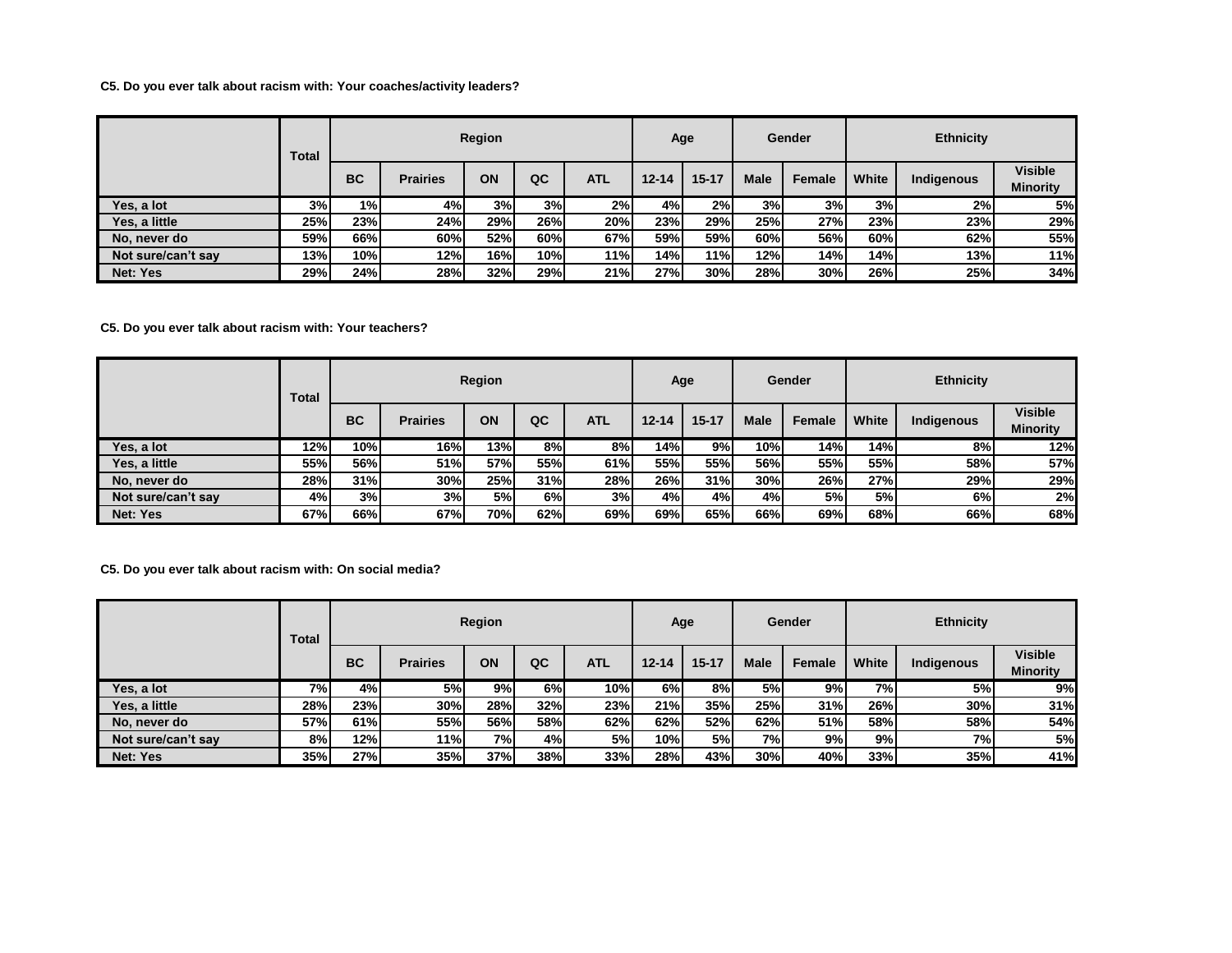**D1. Total mentions [Name calling, exclusion OR bullying] Does this happen to kids at your school or to you based on racial or ethnic background?**

|                                                                     | <b>Total</b> |           |                 | Region |     |            |           | Age       |             | Gender |       | <b>Ethnicity</b> |                                   |
|---------------------------------------------------------------------|--------------|-----------|-----------------|--------|-----|------------|-----------|-----------|-------------|--------|-------|------------------|-----------------------------------|
|                                                                     |              | <b>BC</b> | <b>Prairies</b> | ON     | QC  | <b>ATL</b> | $12 - 14$ | $15 - 17$ | <b>Male</b> | Female | White | Indigenous       | <b>Visible</b><br><b>Minority</b> |
| Yes, it happens at my<br>school AND it happened to<br>me personally | 14%          | 14%       | 16%             | 15%    | 10% | 15%        | 13%       | 16%       | 14%         | 15%    | 8%    | 18%              | 26%                               |
| It happens at my school,<br>but not to me personally                | 44%          | 50%       | 42%             | 42%    | 41% | 54%        | 41%       | 47%       | 44%         | 44%    | 44%   | 38%              | 43%                               |
| No, these things don't<br>happen at my school                       | 42%          | 36%       | 42%             | 42%    | 49% | 31%        | 46%       | 37%       | 42%         | 41%    | 47%   | 44%              | 30%                               |

**D1. [Name calling, making fun of, or insults based on someone's racial or ethnic background] Does this happen to kids at your school or to you based on racial or ethnic background?**

|                                                                     | <b>Total</b> |           |                 | Region |     |            |            | Age       |             | Gender |       | <b>Ethnicity</b> |                                   |
|---------------------------------------------------------------------|--------------|-----------|-----------------|--------|-----|------------|------------|-----------|-------------|--------|-------|------------------|-----------------------------------|
|                                                                     |              | <b>BC</b> | <b>Prairies</b> | ON     | QC  | <b>ATL</b> | $12 - 14$  | $15 - 17$ | <b>Male</b> | Female | White | Indigenous       | <b>Visible</b><br><b>Minority</b> |
| Yes, it happens at my<br>school AND it happened to<br>me personally | 12%          | 12%       | 12%             | 14%    | 9%  | 15%        | 11%        | 13%       | 13%         | 11%    | 7%l   | 14%              | 23%                               |
| It happens at my school,<br>but not to me personally                | 42%          | 45%       | 39%             | 42%    | 38% | 49%        | 38%        | 45%       | 39%         | 45%    | 42%   | 36%              | 42%                               |
| No, these things don't<br>happen at my school                       | 46%          | 42%       | 49%             | 45%    | 53% | 36%        | <b>51%</b> | 41%       | 47%         | 44%    | 52%   | <b>50%</b>       | 35%                               |
| Net: Yes                                                            | 54%          | 58%l      | 51%             | 55%    | 47% | 64%        | 49%        | 59%       | 53%         | 56%    | 48%   | 50%              | 65%                               |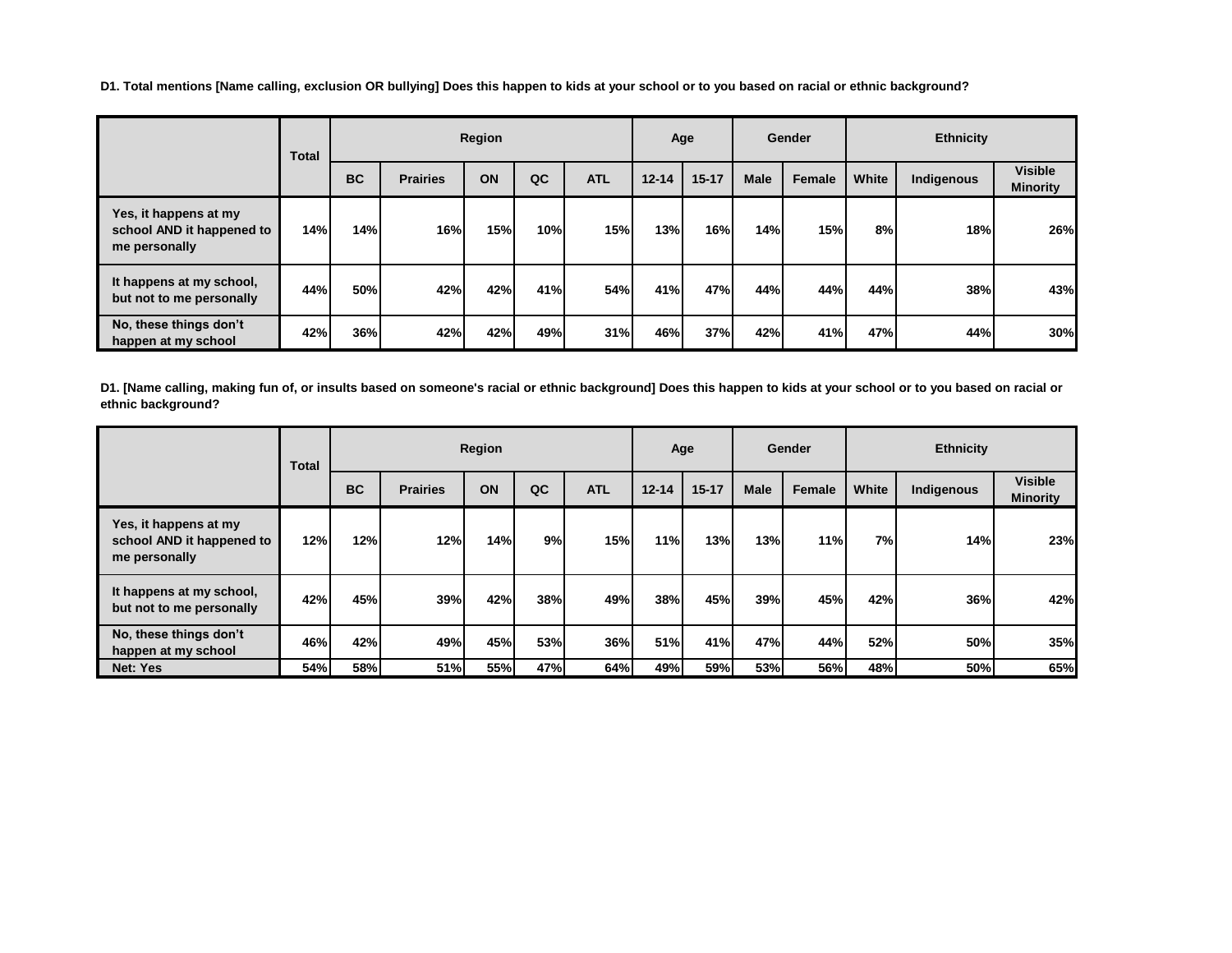**D1. [Someone being excluded or made to feel unwelcome based on their racial or ethnic background] Does this happen to kids at your school or to you based on racial or ethnic background?**

|                                                                     | Total |           |                 | Region |     |            | Age       |           |             | Gender |       | <b>Ethnicity</b> |                                   |
|---------------------------------------------------------------------|-------|-----------|-----------------|--------|-----|------------|-----------|-----------|-------------|--------|-------|------------------|-----------------------------------|
|                                                                     |       | <b>BC</b> | <b>Prairies</b> | ON     | QC  | <b>ATL</b> | $12 - 14$ | $15 - 17$ | <b>Male</b> | Female | White | Indigenous       | <b>Visible</b><br><b>Minority</b> |
| Yes, it happens at my<br>school AND it happened to<br>me personally | 6%    | 7%I       | 7%I             | 8%     | 4%  | 3%         | 6%        | <b>7%</b> | 6%          | 7%     | 4%    | 8%               | 12%                               |
| It happens at my school,<br>but not to me personally                | 32%   | 36%       | 35%             | 32%    | 27% | 38%        | 28%       | 38%       | 31%         | 35%    | 31%   | 29%              | 37%                               |
| No, these things don't<br>happen at my school                       | 61%   | 56%       | <b>58%</b>      | 61%    | 69% | 59%        | 66%I      | 55%       | 64%         | 57%    | 65%   | 64%              | 52%                               |
| Net: Yes                                                            | 39%   | 44%       | 42%             | 39%    | 31% | 41%        | 34%       | 45%       | 36%         | 43%    | 35%   | 36%              | 48%                               |

**D1. [Someone being bullied based on their racial or ethnic background] Does this happen to kids at your school or to you based on racial or ethnic background?**

|                                                                     | <b>Total</b> |           |                 | Region |     |            |           | Age       |             | Gender |       | <b>Ethnicity</b> |                                   |
|---------------------------------------------------------------------|--------------|-----------|-----------------|--------|-----|------------|-----------|-----------|-------------|--------|-------|------------------|-----------------------------------|
|                                                                     |              | <b>BC</b> | <b>Prairies</b> | ON     | QC  | <b>ATL</b> | $12 - 14$ | $15 - 17$ | <b>Male</b> | Female | White | Indigenous       | <b>Visible</b><br><b>Minority</b> |
| Yes, it happens at my<br>school AND it happened to<br>me personally | 6%           | 7%        | 5%              | 7%I    | 3%  | 3%         | 4%        | 8%        | 5%          | 6%     | 3%    | 7%               | 12%                               |
| It happens at my school,<br>but not to me personally                | 36%          | 43%       | 39%             | 30%    | 33% | 43%        | 32%       | 39%       | 34%         | 37%    | 35%   | 33%              | 39%                               |
| No, these things don't<br>happen at my school                       | <b>59%</b>   | 50%       | 56%l            | 62%    | 63% | 54%        | 63%       | 53%       | 60%         | 56%    | 63%   | 60%              | 49%                               |
| Net: Yes                                                            | 41%          | 50%       | 44%             | 38%    | 37% | 46%        | 37%       | 47%       | 40%         | 44%    | 37%   | 40%              | 51%                               |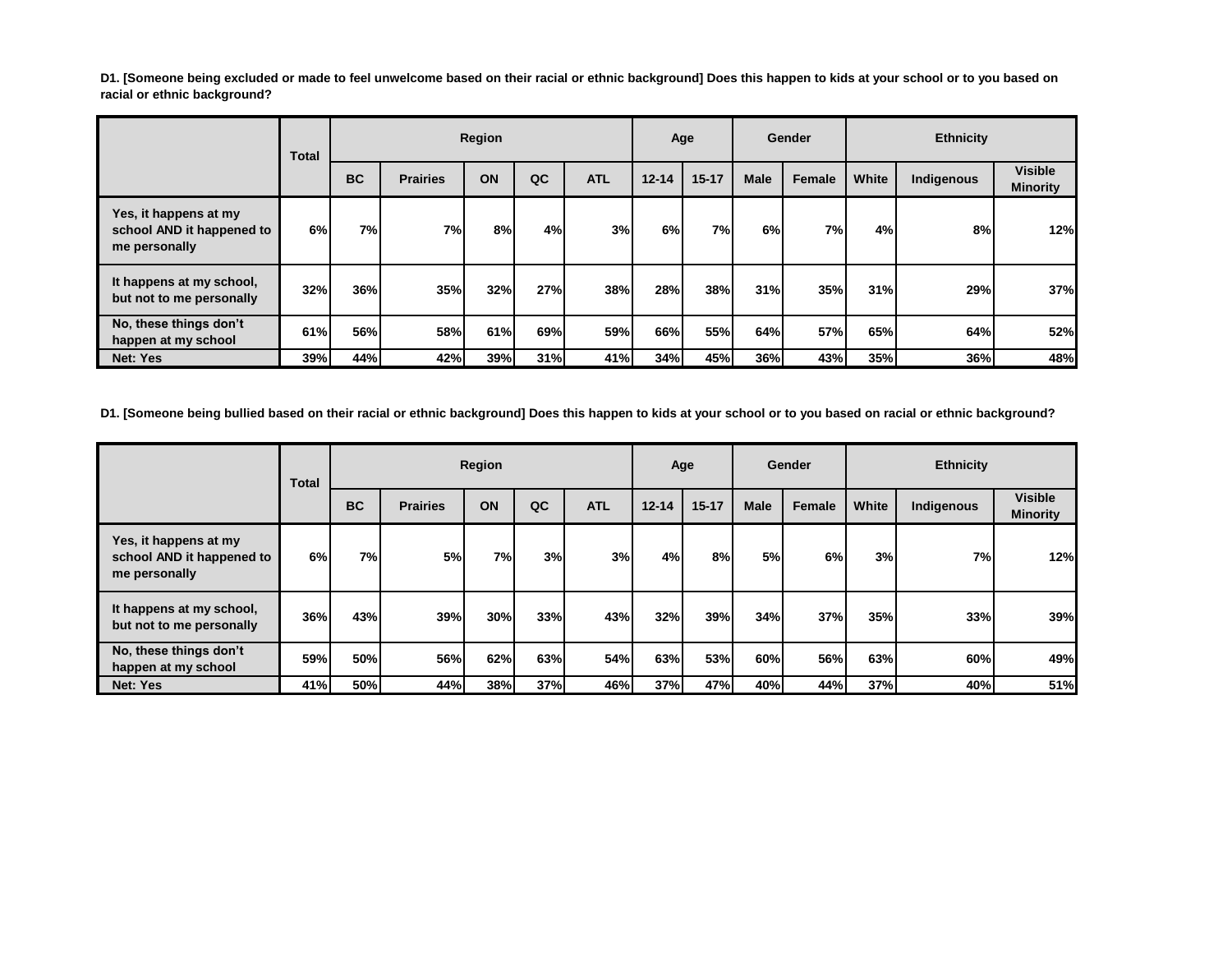**D2. And when this kind of thing happens to you, how does that make you feel?**

| <b>Base = Yes it happened to</b><br>me personally to any at D1 | 125 <sup>1</sup> | 19        | 30 <sup>l</sup> | 49     | 18 <sub>1</sub> | 9          | 60        | 65        | 65          | 56            | 38 <sup>1</sup> | 19               | 67                                |
|----------------------------------------------------------------|------------------|-----------|-----------------|--------|-----------------|------------|-----------|-----------|-------------|---------------|-----------------|------------------|-----------------------------------|
|                                                                | <b>Total</b>     |           |                 | Region |                 |            |           | Age       |             | <b>Gender</b> |                 | <b>Ethnicity</b> |                                   |
|                                                                |                  | <b>BC</b> | <b>Prairies</b> | ON     | QC              | <b>ATL</b> | $12 - 14$ | $15 - 17$ | <b>Male</b> | Female        | White           | Indigenous       | <b>Visible</b><br><b>Minority</b> |
| It doesn't bother me, it's<br>just something that<br>happens   | 8%               | 11%       |                 | 8%     | 22%             |            | 5%        | 11%l      | 12%         | 4%            | 11%             | 5%               | 9%                                |
| It bothers me, but I get over<br>it                            | 49%              | 42%       | 47%             | 51%    | 39%             | 78%        | 43%       | 54%       | 49%         | 50%           | 50%             | 53%              | 49%                               |
| It bothers me, and it stays<br>with me                         | 28%              | 42%       | 27%             | 22%    | 33%             | 22%        | 32%       | 25%       | 23%         | 30%           | 24%             | 26%              | 30%                               |
| It really bothers me                                           | 15%              | 5%        | 27%             | 18%    | 6%              |            | 20%       | 11%       | 15%         | 16%           | 16%             | 16%              | 12%                               |

**D5. How do the other kids around usually respond when other kids say or do these kinds of things?**

| Base $=$ It happened to me<br>personally or It happens at<br>my school to any at D1 | 508   | 88        | 107             | 183 <sup>l</sup> | 88  | 42         | 251       | <b>257</b> | 266         | 224    | 248   | <b>59</b>        | 178                               |
|-------------------------------------------------------------------------------------|-------|-----------|-----------------|------------------|-----|------------|-----------|------------|-------------|--------|-------|------------------|-----------------------------------|
|                                                                                     | Total |           |                 | Region           |     |            | Age       |            |             | Gender |       | <b>Ethnicity</b> |                                   |
|                                                                                     |       | <b>BC</b> | <b>Prairies</b> | ON               | QC  | <b>ATL</b> | $12 - 14$ | $15 - 17$  | <b>Male</b> | Female | White | Indigenous       | <b>Visible</b><br><b>Minority</b> |
| <b>Encourage/like it</b>                                                            | 7%I   | 6%        | 6%              | 9%               | 9%  | 2%         | 7%I       | 7%         | 9%          | 6%     | 6%    | 5%               | 9%                                |
| Discourage/dislike it                                                               | 49%   | 42%       | 52%             | 45%l             | 53% | 60%        | 47%       | 50%l       | 44%         | 54%    | 50%   | 59%              | 45%                               |
| Don't care/pretend it's not<br>happening                                            | 44%   | 52%       | 42%             | 46%              | 38% | 38%        | 46%       | 42%        | 47%         | 40%    | 43%   | 36%              | 46%                               |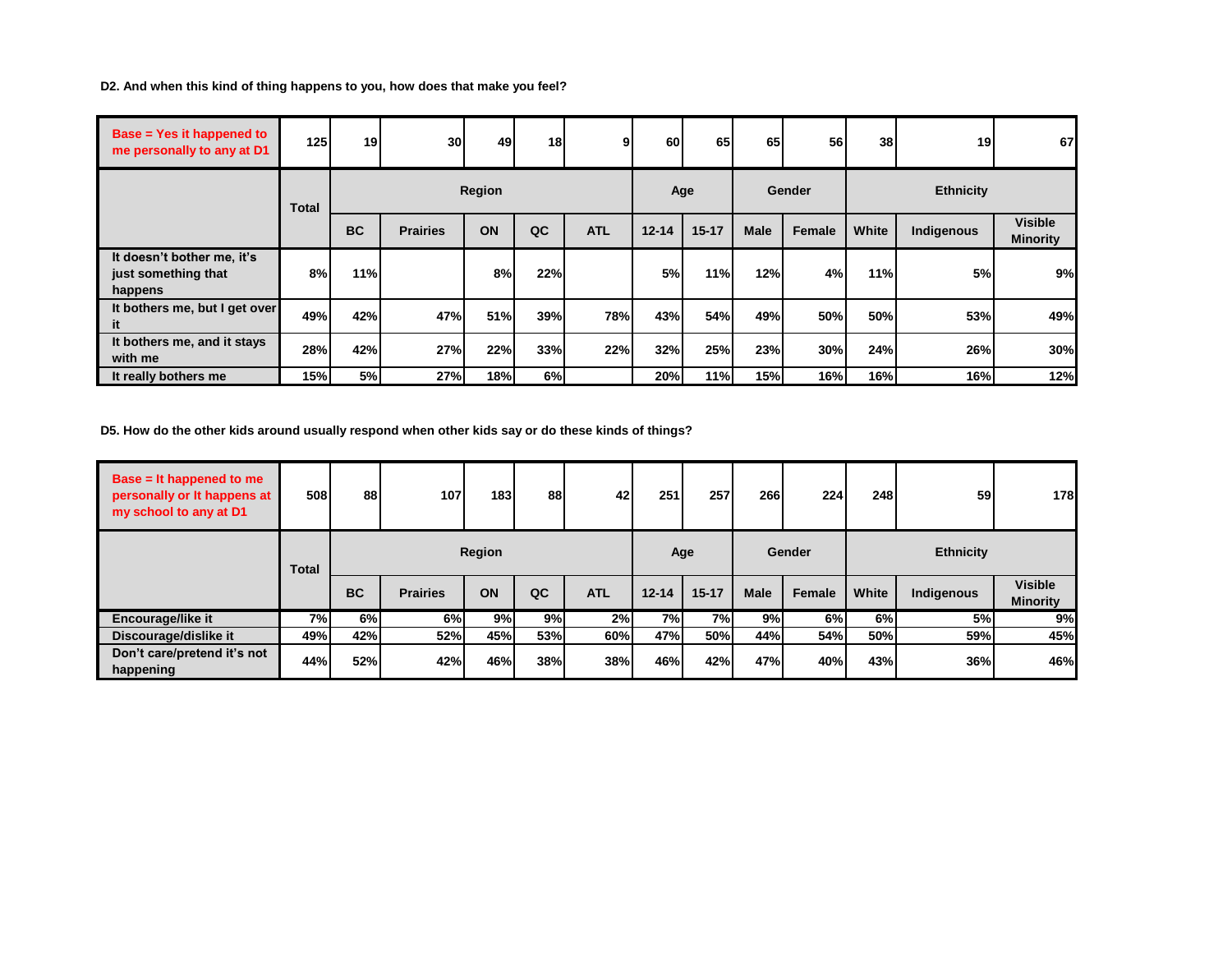**D6. How do teachers and principals at your school usually react when things like this happen ?**

|                                                                 | <b>Total</b> |           |                 | Region |     |            |           | Age       |             | Gender |       | <b>Ethnicity</b> |                                   |
|-----------------------------------------------------------------|--------------|-----------|-----------------|--------|-----|------------|-----------|-----------|-------------|--------|-------|------------------|-----------------------------------|
|                                                                 |              | <b>BC</b> | <b>Prairies</b> | ON     | QC  | <b>ATL</b> | $12 - 14$ | $15 - 17$ | <b>Male</b> | Female | White | Indigenous       | <b>Visible</b><br><b>Minority</b> |
| Try to discourage/talk to<br>the kids                           | 48%          | 44%l      | 44%             | 56%    | 40% | 48%        | 48%       | 48%       | 45%         | 51%    | 51%   | 41%              | 46%                               |
| <b>Very seriously</b><br>(punishment, suspension,<br>detention) | 29%          | 22%       | 30%             | 22%    | 47% | 31%        | 29%       | 28%       | 33%         | 25%    | 31%   | 34%              | 27%                               |
| They just ignore it/not a big<br>deal for them                  | 13%          | 16%       | <b>17%</b>      | 13%    | 5%  | 17%        | 13%       | 13%       | 12%         | 14%    | 9%    | 19%              | 15%                               |
| They're not even aware of it                                    | 10%          | 18%       | 9%              | 9%     | 9%  | 5%         | 10%       | 11%       | 10%         | 10%    | 9%    | 7%               | 12%                               |

**E1. What is your own family's racial background?**

| $Base = All$               | 872   | 137       | 185             | 317    | 172 | 61         | 467       | 405       | 4601        | 379    | 472   | 105              | 256                               |
|----------------------------|-------|-----------|-----------------|--------|-----|------------|-----------|-----------|-------------|--------|-------|------------------|-----------------------------------|
|                            | Total |           |                 | Region |     |            |           | Age       |             | Gender |       | <b>Ethnicity</b> |                                   |
|                            |       | <b>BC</b> | <b>Prairies</b> | ON     | QC  | <b>ATL</b> | $12 - 14$ | $15 - 17$ | <b>Male</b> | Female | White | Indigenous       | <b>Visible</b><br><b>Minority</b> |
| <b>Indigenous Canadian</b> | 12%   | 12%       | 23%             | 8%     | 3%  | 23%        | 11%       | 13%       | 11%         | 13%    |       | 100%             | 2%                                |
| White                      | 68%   | 55%       | 65%             | 63%    | 88% | 77%        | 73%       | 62%       | 68%         | 69%    | 100%  | 65%              | 23%                               |
| <b>Black</b>               | 3%    | 1%        | 3%              | 5%     | 2%  | 3%         | 3%        | 3%        | 2%          | 5%     |       | 2%               | 11%                               |
| <b>South Asian</b>         | 5%    | 7%I       | 2%              | 9%     |     | 2%         | 3%        | 7%        | 5%          | 5%     |       |                  | 16%                               |
| Chinese                    | 7%    | 20%       | 4%              | 8%     | 2%  | 2%         | 5%I       | 10%       | 7%          | 8%     |       | 2%               | 25%                               |
| <b>Filipino</b>            | 2%    | 3%        | 2%              | 3%     |     | 3%         | 1%        | 3%        | 2%          | 2%     |       | 2%               | 7%                                |
| <b>Other Asian</b>         | 4%    | 7%        | 4%              | 3%     | 1%  | 3%         | 2%        | 5%        | 3%          | 4%     |       |                  | 12%                               |
| Middle Eastern/West Asian  | 2%    | 4%        | 1%              | 3%     | 3%  | 2%         | 2%        | 3%        | 3%          | 1%     |       |                  | 8%                                |
| Latin American             | 2%    | 3%        | 2%              | 2%     | 1%  |            | 2%        | 2%        | 2%          | 1%     |       | 1%               | 6%                                |
| <b>Other</b>               | 7%    | 4%        | 9%              | 9%     | 5%  | 7%         | 7%        | 7%        | 7%          | 7%     |       |                  | 24%                               |
| Prefer not to say          | 5%    | <b>7%</b> | 4%              | 8%     | 1%  | 3%         | 5%        | 5%        | 5%          | 4%     |       |                  |                                   |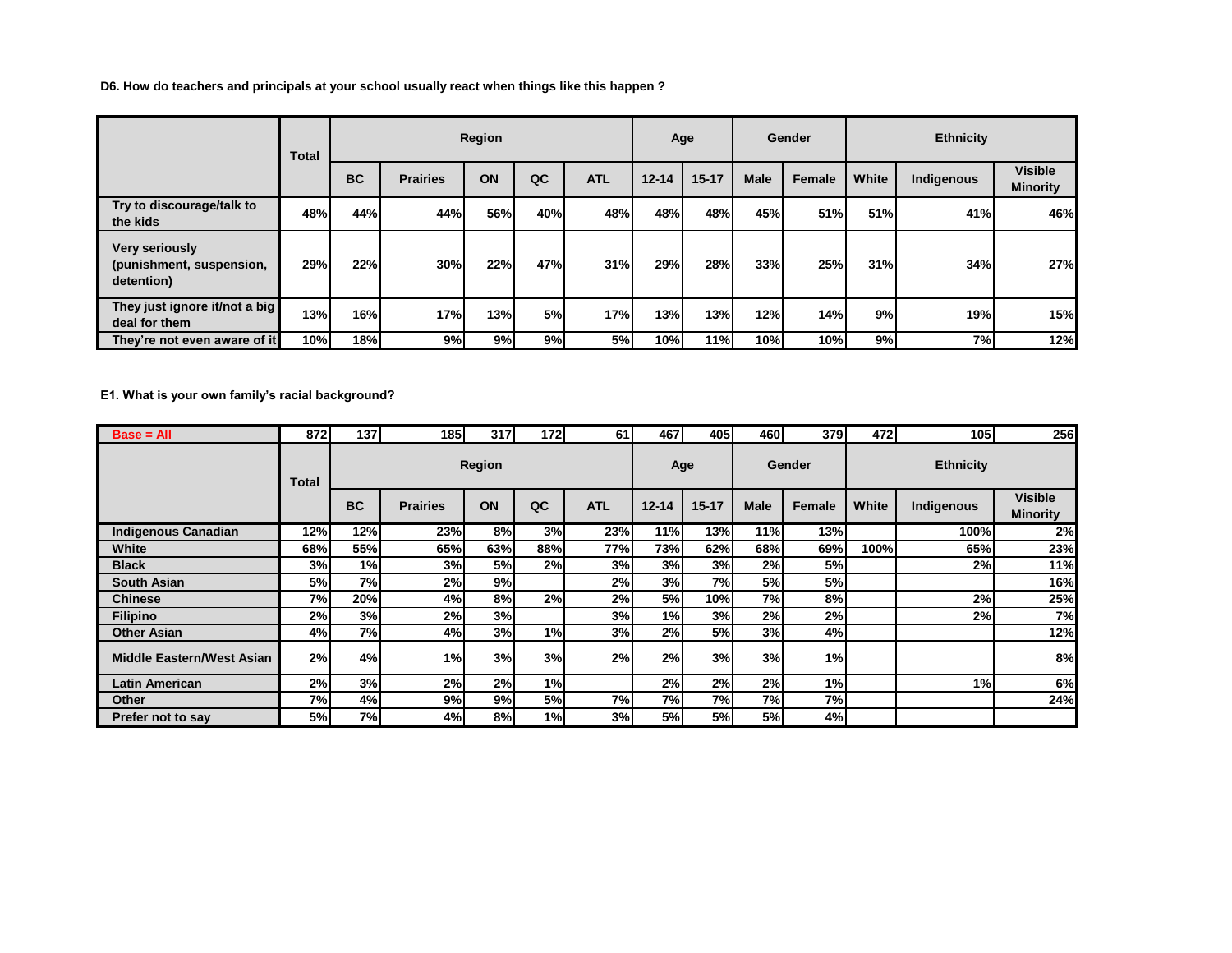**E2. [The kids who go to your school] How about the people in your life?**

|                                         | <b>Total</b> |           |                 | Region |            |            |           | Age        |             | Gender |       | <b>Ethnicity</b> |                                   |
|-----------------------------------------|--------------|-----------|-----------------|--------|------------|------------|-----------|------------|-------------|--------|-------|------------------|-----------------------------------|
|                                         |              | <b>BC</b> | <b>Prairies</b> | ON     | QC         | <b>ATL</b> | $12 - 14$ | $15 - 17$  | <b>Male</b> | Female | White | Indigenous       | <b>Visible</b><br><b>Minority</b> |
| All different backgrounds<br>than yours | 18%          | 20%       | 21%             | 19%    | 13%        | 13%        | 15%       | 20%        | 17%         | 19%)   | 11%   | 19%              | 29%                               |
| <b>Mostly different</b><br>backgrounds  | 32%          | 42%       | 31%             | 37%    | 22%        | 25%        | 31%       | <b>34%</b> | 33%         | 31%    | 23%   | 33%              | 49%                               |
| <b>Mostly the same</b>                  | 43%          | 34%       | 41%             | 41%    | <b>52%</b> | 49%        | 45%       | 40%        | 42%         | 43%    | 57%   | 40%              | 19%                               |
| All the same background<br>as yours     | 5%           | 1%        | 4%              | 1%     | 12%        | 13%        | 6%        | 3%         | <b>5%</b>   | 4%     | 8%    | 1%               | 1%                                |
| Don't know                              | 3%           | 4%        | 4%              | 2%     | 2%         |            | 3%        | 2%         | 2%          | 2%     | 2%    | 7%               | 2%                                |
| Net: Different backgrounds              | 50%          | 61%       | 51%             | 56%    | 34%        | 38%        | 46%       | 55%        | 50%         | 51%    | 34%   | 52%              | 78%                               |
| Net: Same background                    | 47%          | 35%       | 44%             | 42%    | 64%        | 62%        | 51%       | 43%        | 48%         | 47%    | 64%   | 41%              | 20%                               |

**E2. [Your teachers] How about the people in your life?**

|                                         | Total | Region    |                 |     |      |            |           | Age       |             | Gender |       | <b>Ethnicity</b> |                                   |  |
|-----------------------------------------|-------|-----------|-----------------|-----|------|------------|-----------|-----------|-------------|--------|-------|------------------|-----------------------------------|--|
|                                         |       | <b>BC</b> | <b>Prairies</b> | ON  | QC   | <b>ATL</b> | $12 - 14$ | $15 - 17$ | <b>Male</b> | Female | White | Indigenous       | <b>Visible</b><br><b>Minority</b> |  |
| All different backgrounds<br>than yours | 14%   | 18%       | 18%             | 14% | 9%   | 3%         | 10%       | 18%       | 12%         | 16%    | 4%    | 11%              | 32%                               |  |
| <b>Mostly different</b><br>backgrounds  | 25%   | 33%       | 18%             | 29% | 22%  | 16%        | 22%       | 28%       | 28%         | 23%    | 15%   | 25%              | 41%                               |  |
| <b>Mostly the same</b>                  | 48%   | 42%       | 51%             | 46% | 49%  | 66%        | 52%       | 44%       | 47%         | 50%    | 64%   | 51%              | 21%                               |  |
| All the same background<br>as yours     | 7%    | 3%        | 5%              | 6%  | 15%) | 11%        | 10%       | 5%        | 8%          | 6%     | 12%   | 1%               | 2%                                |  |
| Don't know                              | 6%    | 4%        | 7%I             | 5%  | 6%   | 3%         | <b>5%</b> | 6%        | 5%          | 5%     | 4%    | 11%              | 4%                                |  |
| Net: Different backgrounds              | 39%   | 51%       | 36%             | 43% | 30%  | 20%        | 33%       | 46%       | 40%         | 39%    | 19%   | 36%              | 73%                               |  |
| Net: Same background                    | 56%   | 45%       | 57%             | 51% | 64%  | 77%        | 62%       | 49%       | 55%         | 56%    | 76%   | 52%              | 22%                               |  |